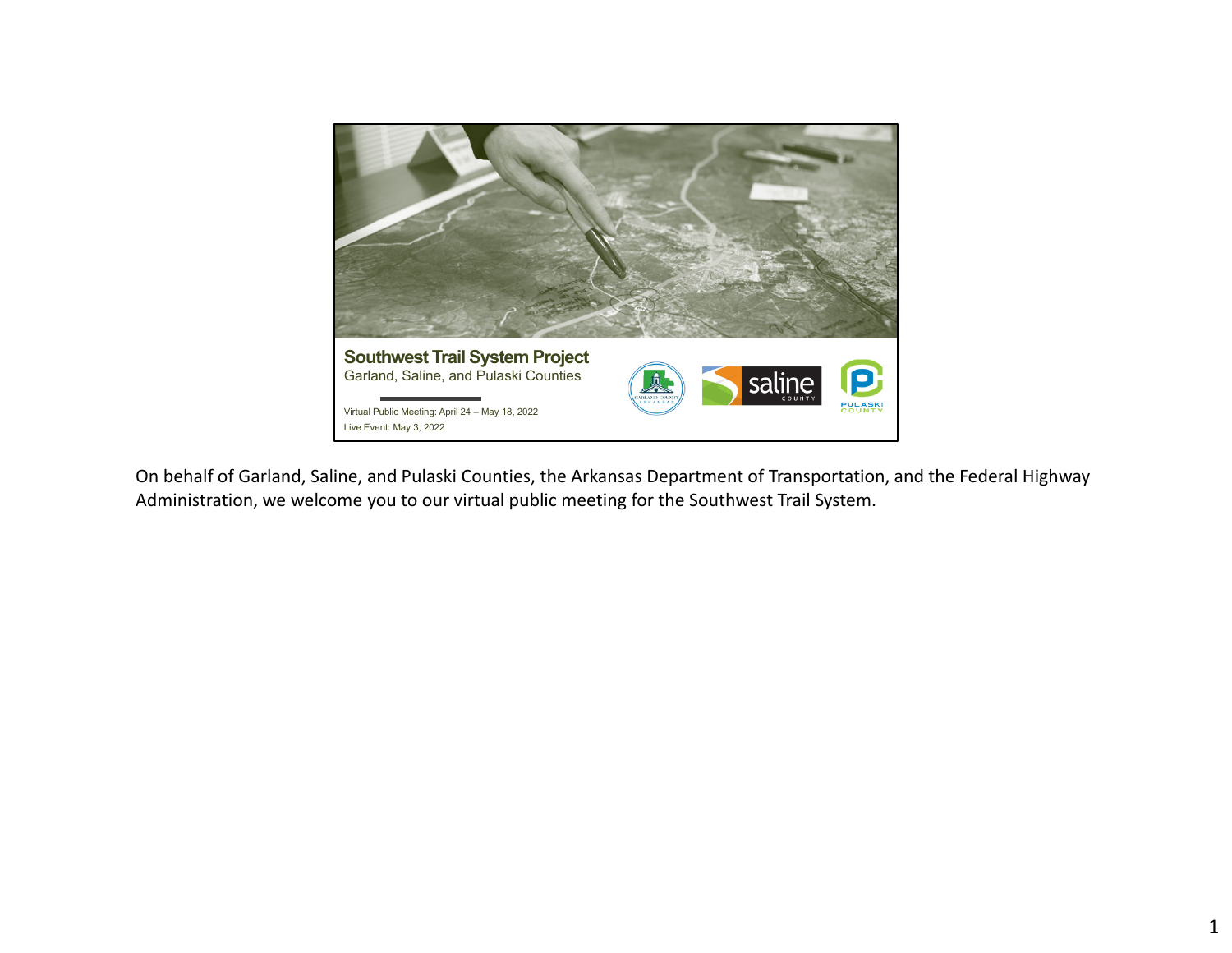

This Virtual Public Meeting provides an opportunity for the public to comment on the alignment adjustments to the Selected Alternative for the proposed Southwest Trail System Project.

This is a listen-only presentation. The topics discussed include the project overview, the project history, the Alignment Adjustments, and information on the live interactive presentation that will take place online on Tuesday, May 3, from 5:30 pm – 6:30 pm.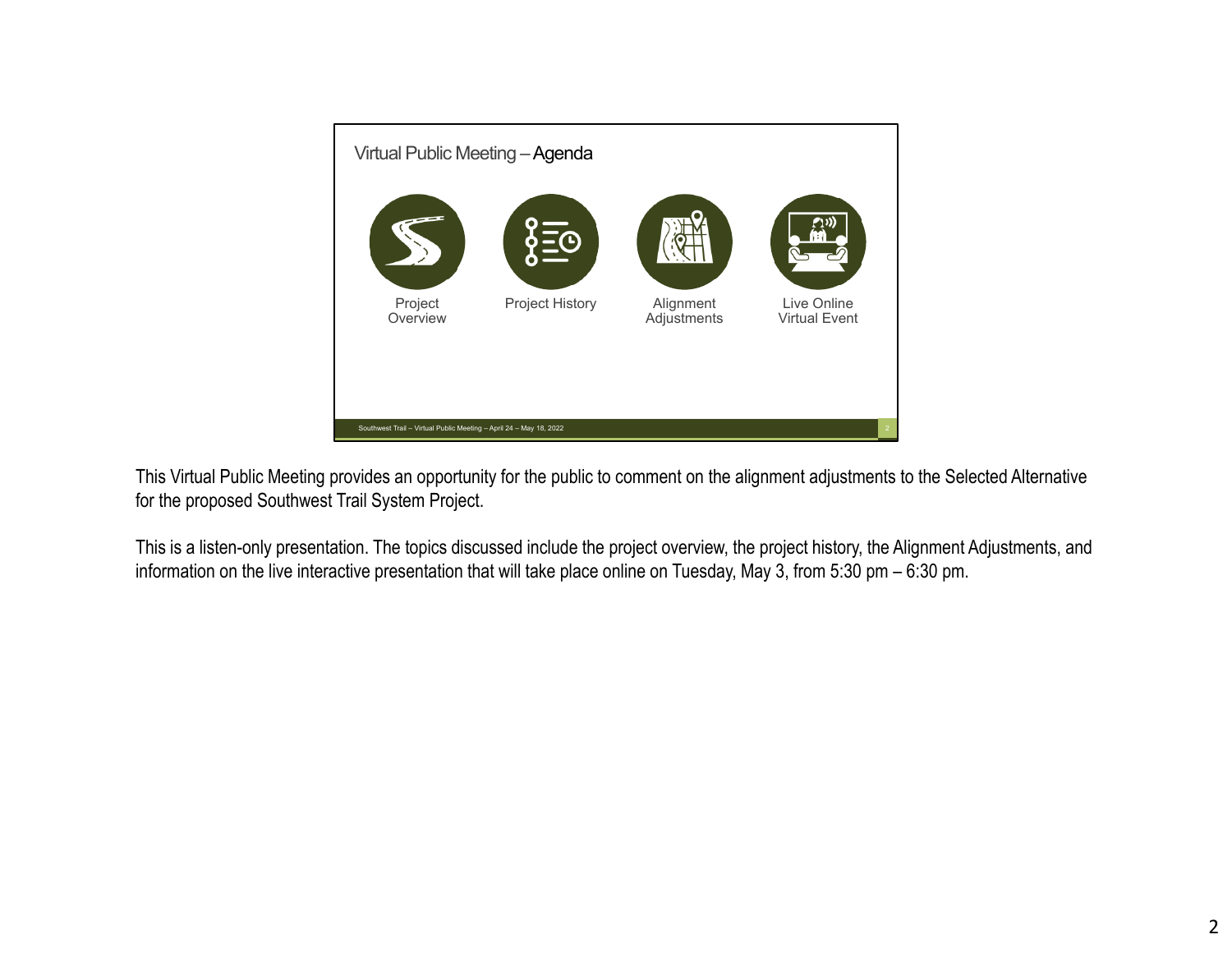

Pulaski, Saline, and Garland Counties are working to develop a trail to connect to Hot Springs National Park, the Old River Bridge on the Saline River, the Little Rock Central High School Historic Site, and the Arkansas River Trail System that allows for pedestrians and bicyclists to safely enjoy outdoor recreation while providing an economic stimulus to the local and regional economies.

The image on the screen shows the Revised Selected Alternative.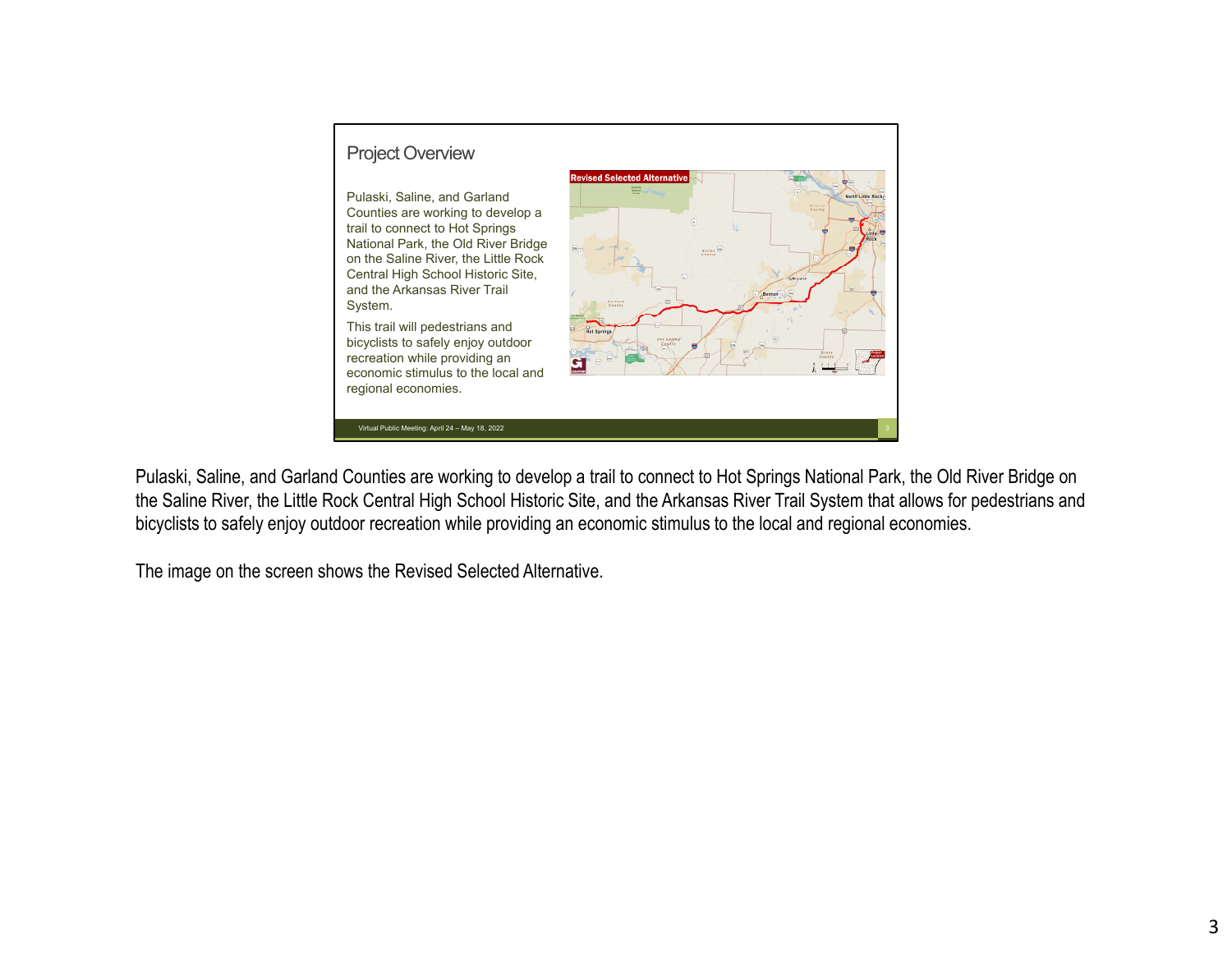| <b>Project History</b><br>• ARDOT reviewed the comments received<br>from the previous Virtual Design Public<br>Hearing in 2020.<br>• In October 2020, FHWA approved the EA<br>and issued a Finding of No Significant<br>Impact (FONSI), which cleared the full 60-<br>mile trail project for engineering design.<br>• Adjustments have been made to the<br>Selected Alternative which is the reason for<br>this re-evaluation and public meeting. | FEDERAL HIGHWAY ADMINISTRATION<br>FINDING OF NO SIGNIFICANT IMPACT<br><b>SOUTHWEST TRAIL DESIGN</b><br>FAP NUMBER STPU-TAPU-0076(181)<br>ARDOT JOB NUMBER 061562<br><b>PULASKI, SALINE, &amp; GARLAND COUNTIES, ARKANSAS</b><br>Upon consideration of the approved Environmental Assessment (EA), public comments, and<br>other considerations, the Federal Highway Administration (FHWA) has determined that the<br>Preferred Alternative for the proposed Southwest Trail would have no significant impact on the<br>human or natural environment and hereby issues a Finding of No Significant Impact (FONSI)<br>purpused to 23 CFR 771 121(a).<br>Pulaski, Saline, and Garland Counties, in coordination with the Arkansas Department of<br>Transportation (AKDOT) and the FHWA, are proposing to construct a 10'-14' wide payed<br>multi-use, non-motorized recreational trail, known as the Southwest Trail (SWT), from the City<br>of Hot Springs in Garland County to the City of Little Rock in Pulaski County, Arkansas, as<br>seen in Figure 1.<br>Figure 1: Project Location Max |
|---------------------------------------------------------------------------------------------------------------------------------------------------------------------------------------------------------------------------------------------------------------------------------------------------------------------------------------------------------------------------------------------------------------------------------------------------|----------------------------------------------------------------------------------------------------------------------------------------------------------------------------------------------------------------------------------------------------------------------------------------------------------------------------------------------------------------------------------------------------------------------------------------------------------------------------------------------------------------------------------------------------------------------------------------------------------------------------------------------------------------------------------------------------------------------------------------------------------------------------------------------------------------------------------------------------------------------------------------------------------------------------------------------------------------------------------------------------------------------------------------------------------------------------------------------|
| Virtual Public Meeting: April 24 - May 18, 2022                                                                                                                                                                                                                                                                                                                                                                                                   |                                                                                                                                                                                                                                                                                                                                                                                                                                                                                                                                                                                                                                                                                                                                                                                                                                                                                                                                                                                                                                                                                              |

Previously, the Garver Team conducted an Environmental Assessment (EA), which analyzed options for the trail route across Pulaski, Saline and Garland counties, reviewing each for impacts to the public and the environment, which was reviewed with the opportunity for public comment during the Virtual Design Public Hearing in 2020. This continued the process in following the National Environmental Policy Act.

ARDOT reviewed the comments received from citizens, public officials, and public agencies during the Virtual Design Public Hearing. Upon compilation of and response to public comments received, a final Environmental Assessment (EA) was submitted to ARDOT and FHWA for review, comment, and approval.

In October 2020, FHWA approved the EA and issued a Finding of No Significant Impact (FONSI), which cleared the full 60-mile trail project for engineering design. Adjustments have been made to the Selected Alternative which is the reason for this re-evaluation and public meeting.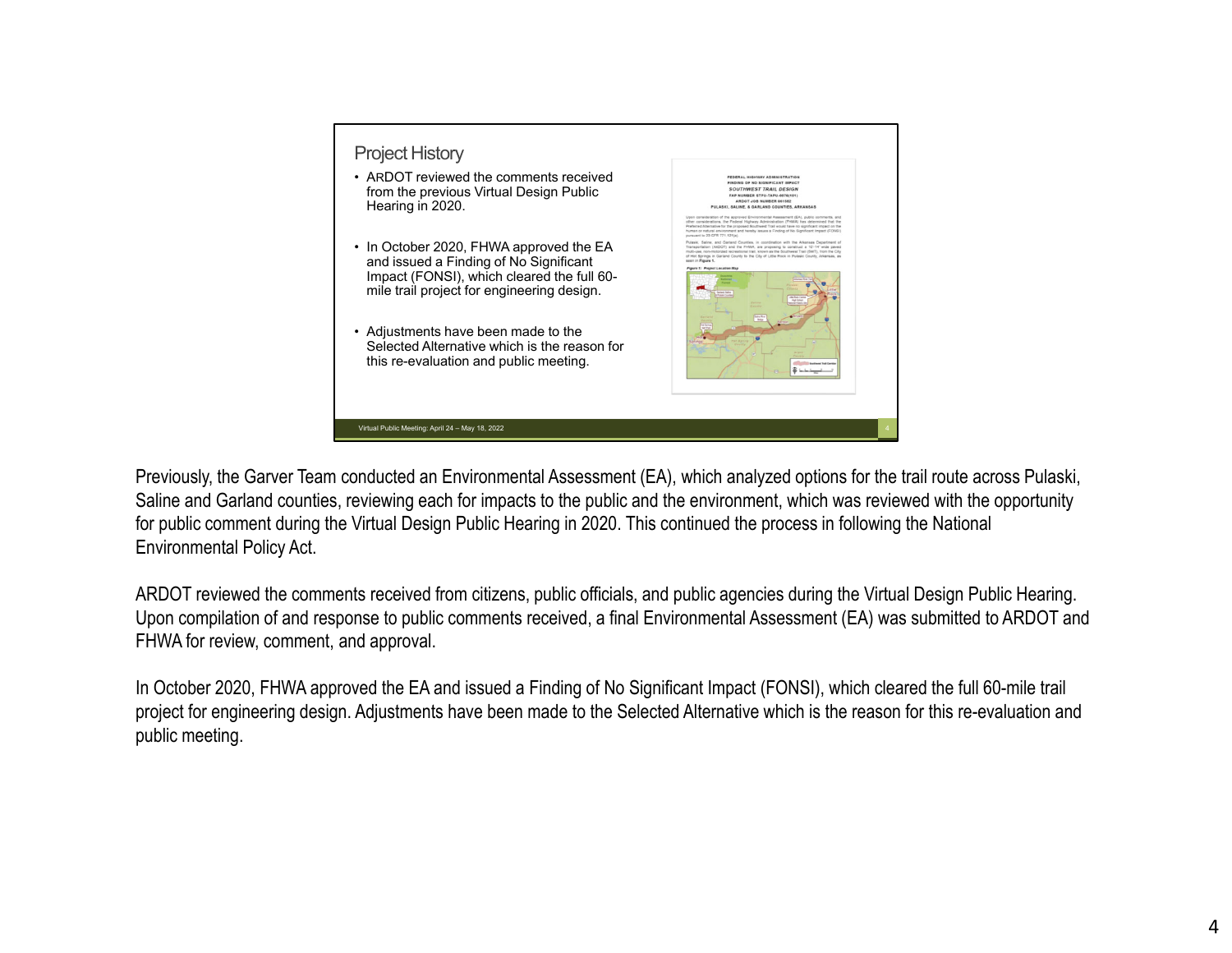

As detailed design has advanced, the designers have been working closely with community leaders to address possible improvements. Coming from this collaborative process are several locations of the Selected Alternative that have been revised to better address current social, environmental, and public concerns regarding the location and implementation of the trail. The proposed modifications to the Selected Alternative are located at nine separate locations along the alignment. The revised project alignment is referred to as the Revised Selected Alternative, an approximately 50-foot-wide study area centered on the proposed trail location.

Each individual revised project alignment is available for review on the Virtual Public Meeting Project website under the exhibits and materials page.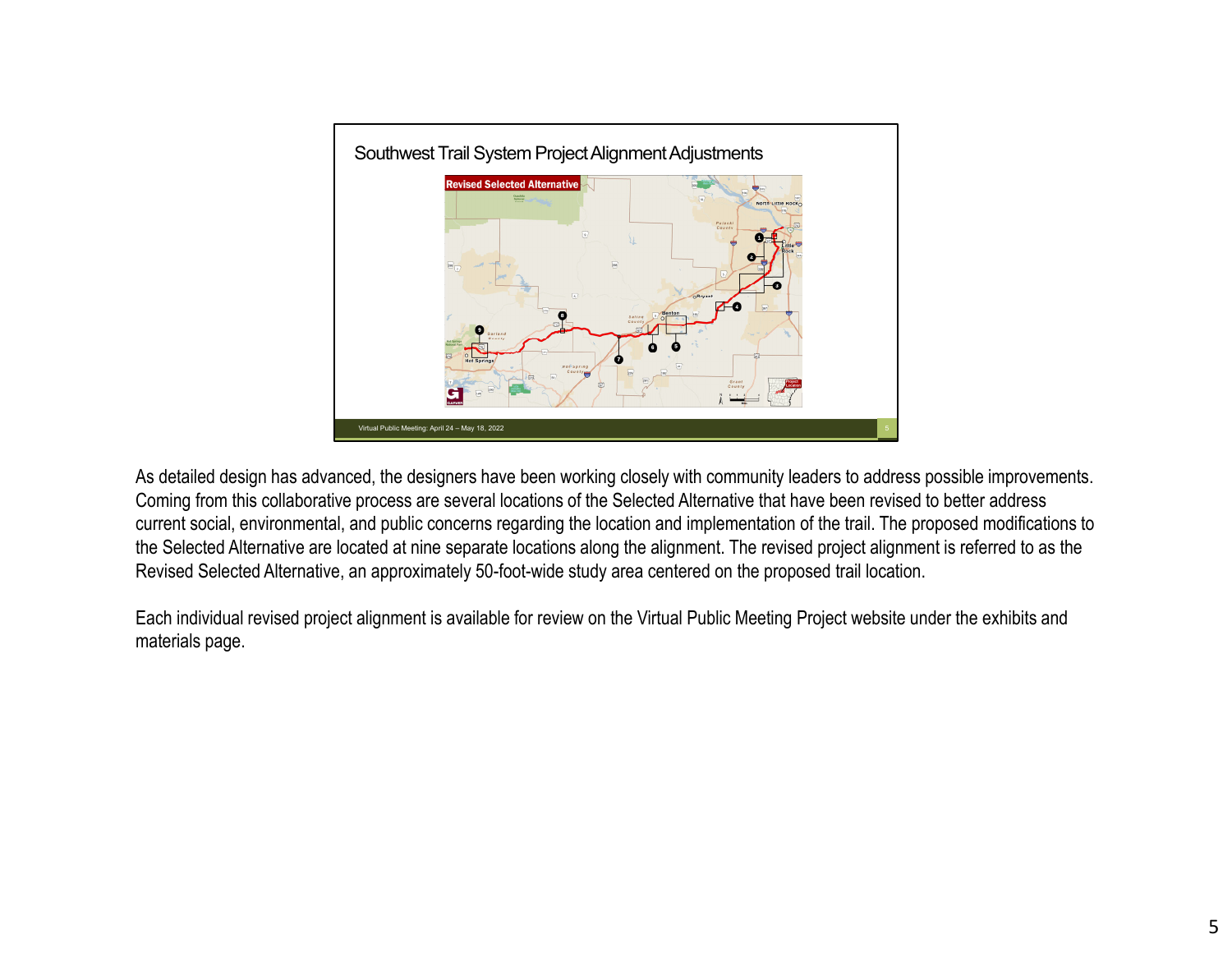| Table 1: Revised Selected Alternative's Anticipated Impacts<br><b>Resource Category</b> | <b>Revised Selected Alternative*</b> |  |
|-----------------------------------------------------------------------------------------|--------------------------------------|--|
| <b>Construction Cost</b>                                                                | \$50-\$60 million                    |  |
| Annual Fconomic Benefit                                                                 | \$4.8 million                        |  |
| <b>Relocations Required</b>                                                             | $\Omega$                             |  |
| EJ Block Group Impacts (acres)                                                          | 122                                  |  |
| Visual Impacts to Trail Users                                                           | <b>Beneficial Change</b>             |  |
| Right of Way Required (acres)                                                           | 157                                  |  |
| <b>Park Connections</b>                                                                 | 5                                    |  |
| Known NRHP Sites Impacted                                                               | $\Omega$                             |  |
| Stream Impacts (linear feet)                                                            | 19,028                               |  |
| Wetland Impacts (acres)                                                                 | 25.0                                 |  |
| Floodplain Impacts (acres)                                                              | 96.8                                 |  |
| Hazmat Sites Impacted/Remediated                                                        | 11                                   |  |
| Farmland Impacts (acres)                                                                | 134.9                                |  |
| *Values are current estimates and subject to change                                     |                                      |  |

Regarding the environment, the most important impacts from the project are shown in the table. While every effort has been made to minimize negative impacts during the alternative studies, and additional efforts have been made during the detailed design, there is not an alternative that avoids all impacts.

The Selected Alternative best maximizes the benefits from the project while minimizing the negative impacts to the extent possible.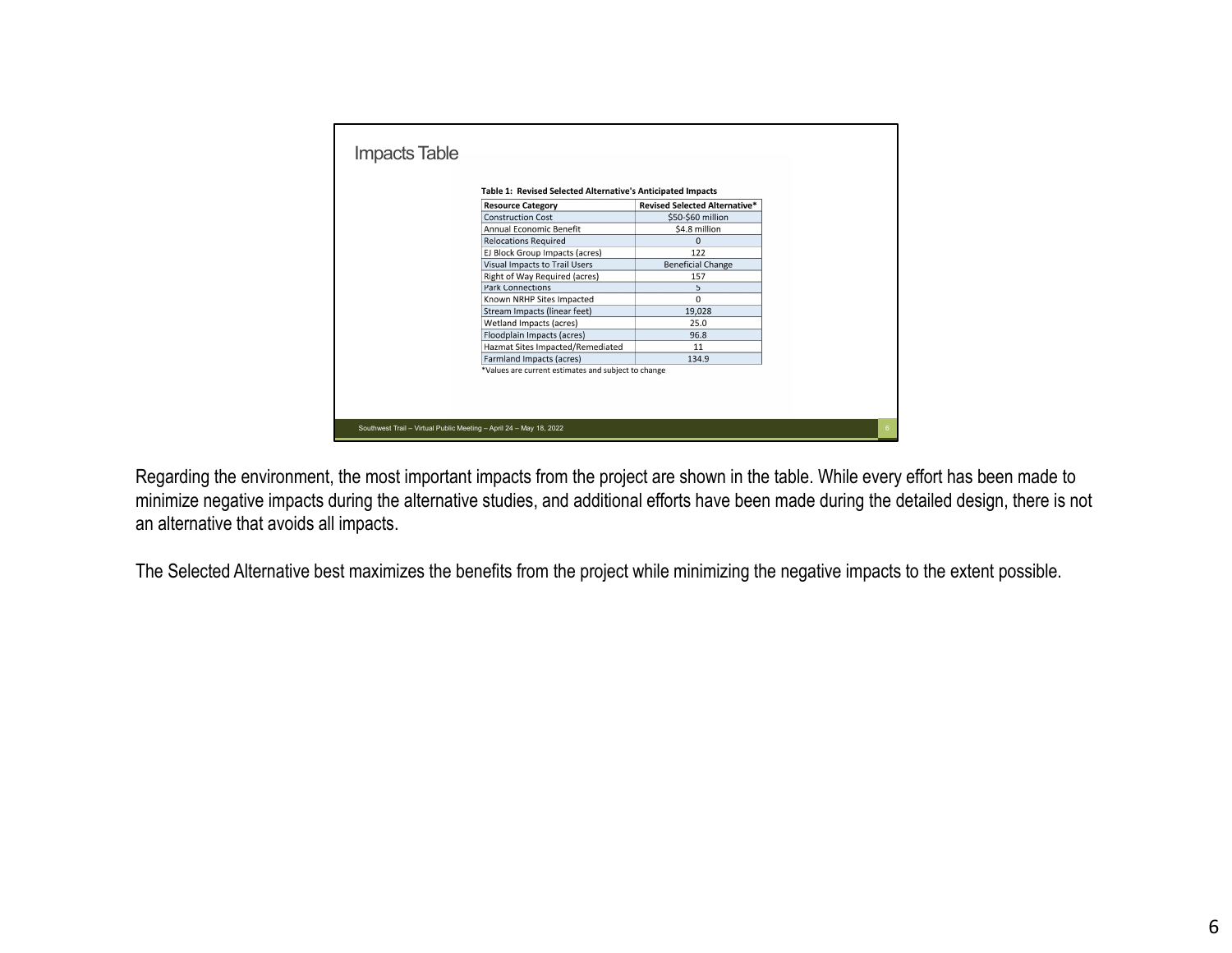

There is a live online virtual event scheduled on Tuesday, May 3 from 5:30 pm to 6:30 pm.

The project team will present information about the alignment adjustments to the selected alternative and answer questions from attendees. Instructions for attending the live event are located on the Southwest Trail System Project website, which can be found at: SWTrail.TransportationPlanroom.com.

We encourage you to complete and submit your comment forms through several methods. An online comment form is available on the public meeting website. You may also email or mail your comment forms to the addresses on your screen. Oral comments may also be submitted to 501-823-0730.

Comments will be accepted through Wednesday, May 18 at 4:30 p.m. For additional questions concerning this project, assistance with attending the question and answer live event, or if you need help submitting your comments, please contact us at the email address or phone number on your screen.